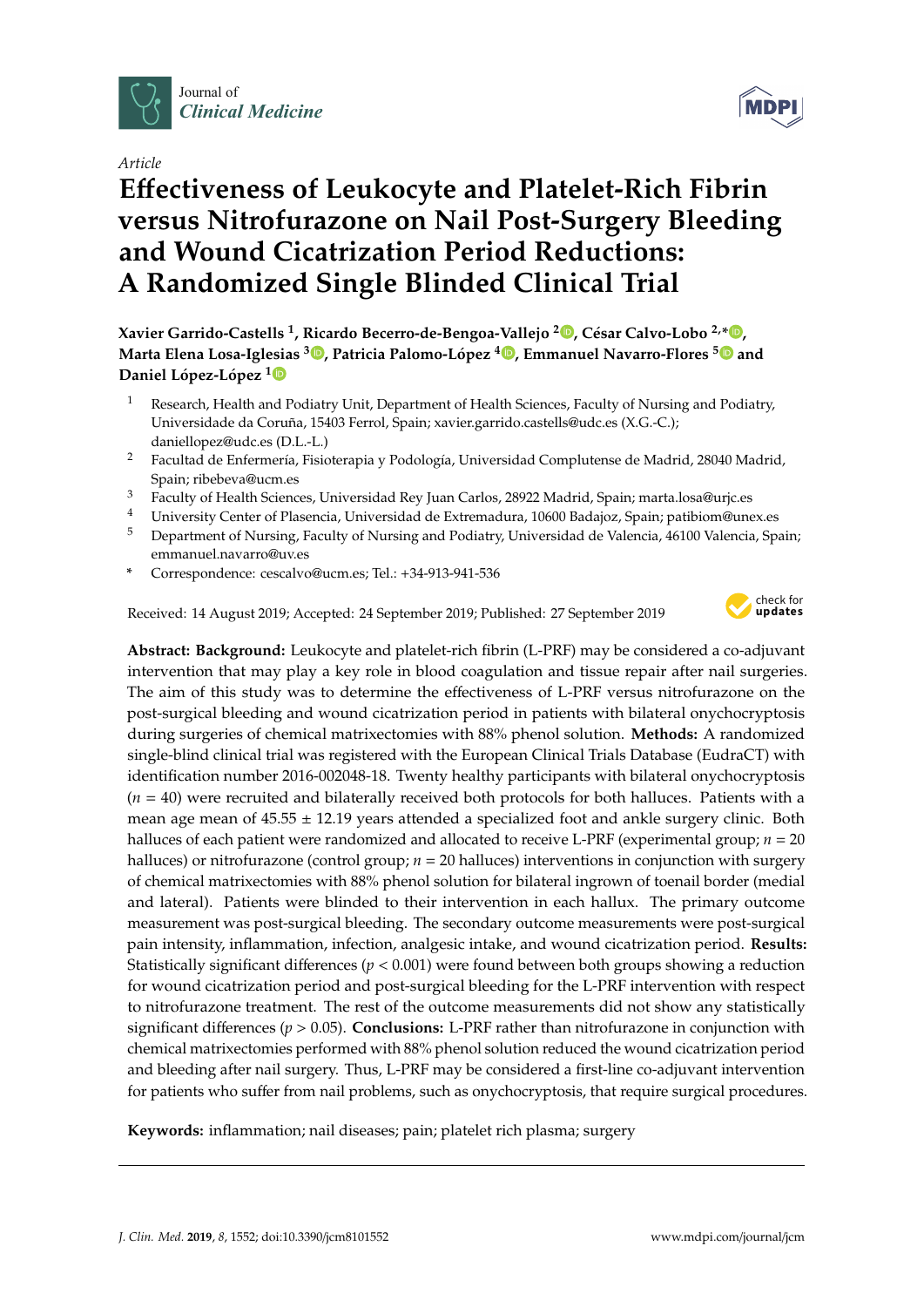## **1. Introduction**

Onychocryptosis may be considered a common toenail pathology that seems to be generally presented by adolescents and young adults in the second and third decades of their lives [\[1\]](#page-5-0). The most common symptoms of this condition are pain, infection, difficulty in wearing footwear, walking limitations, and a decrease in the quality of life. This condition is considered a therapeutic challenge for surgical specialists, such as dermatologists [\[2–](#page-5-1)[4\]](#page-5-2).

Currently, local application of phenol solution may be considered as the first non-incisional surgical option with success rates of more than 95% with respect to chemical cauterization of onychocryptosis; this option may be considered the gold standard procedure because it shows beneficial effects, such as strong antiseptic properties, production of necrosis during protein coagulation, and reduction of pain due to nerve fiber demyelination in the nail unit [\[5](#page-5-3)[,6\]](#page-5-4).

Nevertheless, the effects of phenol solution may produce a delay in the period of wound cicatrization (between 21 and 42 days) related to tissue destruction, excessive drainage, and an adverse reaction to the phenol solution, which may produce complications in approximately 15% of applications [\[7](#page-5-5)[–10\]](#page-5-6).

Nowadays, leukocyte and platelet-rich fibrin (L-PRF) may be used as a key local treatment in wound healing and tissue repair in patients with various problems [\[11–](#page-5-7)[13\]](#page-6-0).

To our knowledge, there is a lack of studies linking L-PRF to the treatment of chemical matrixectomies that were performed with phenol solution. Despite the general use of nitrofurazone in conjunction with phenol solution  $[7-10]$  $[7-10]$ , L-PRF may be considered a co-adjuvant intervention that may show a key role for blood coagulation and tissue repair after nail surgeries [\[11](#page-5-7)[–13\]](#page-6-0). Consequently, the aim of this study was to determine the effectiveness of L-PRF versus nitrofurazone on the postsurgical bleeding and wound cicatrization period in patients with bilateral onychocryptosis during surgeries of chemical matrixectomies with 88% phenol solution. We hypothesized that patients who undergo surgery for ingrown toenails with phenol solution in conjunction with L-PRF would show better results with respect to the postsurgical bleeding and wound cicatrization period when compared with nitrofurazone.

## **2. Materials and Methods**

#### *2.1. Design and Sample*

This research consisted of a single-blind clinical trial registered with the European Clinical Trials Database (EudraCT) with identification number 2016-002048-18. In addition, this investigation was conducted in a specialized surgery clinic for the foot and ankle that provides treatments for foot problems in the town of Valencia (Spain). Twenty healthy participants with bilateral onychocryptosis (*n* = 40 halluces) were recruited and bilaterally underwent both protocols for both halluces. Patients with a mean age of  $45.55 \pm 12.19$  years attended a specialized foot and ankle surgery clinic. Both halluces of each patient were randomized by an independent, non-participating clinician and allocated to receive either L-PRF (experimental group; *n* = 20 halluces) or nitrofurazone (control group; *n* = 20 halluces) interventions in conjunction with chemical surgery of matrixectomies with 88% phenol solution for bilateral ingrown toenail border (medial and lateral). Patients were blinded to their intervention in each hallux (right or left), while the surgeon was aware of the intervention applied to each foot. Indeed, the control group consisted of the halluces with onychocryptosis who received surgery with 88% phenol in conjunction with 0.2 g nitrofurazone (Seid S.A, Barcelona, Spain). The experimental group received 88% phenol in conjunction with L-PRF in the contralateral halluces of the same patient with onychocryptosis.

Patient selection was conducted by a random sampling method, and twenty patients (4 male and 16 female) were recruited. The inclusion criteria for all participants consisted of several parameters: (1) Patients diagnosed with bilateral onychocryptosis for both medial and lateral borders of the hallux who were to undergo toenail surgery with phenol; (2) patients without other physical alterations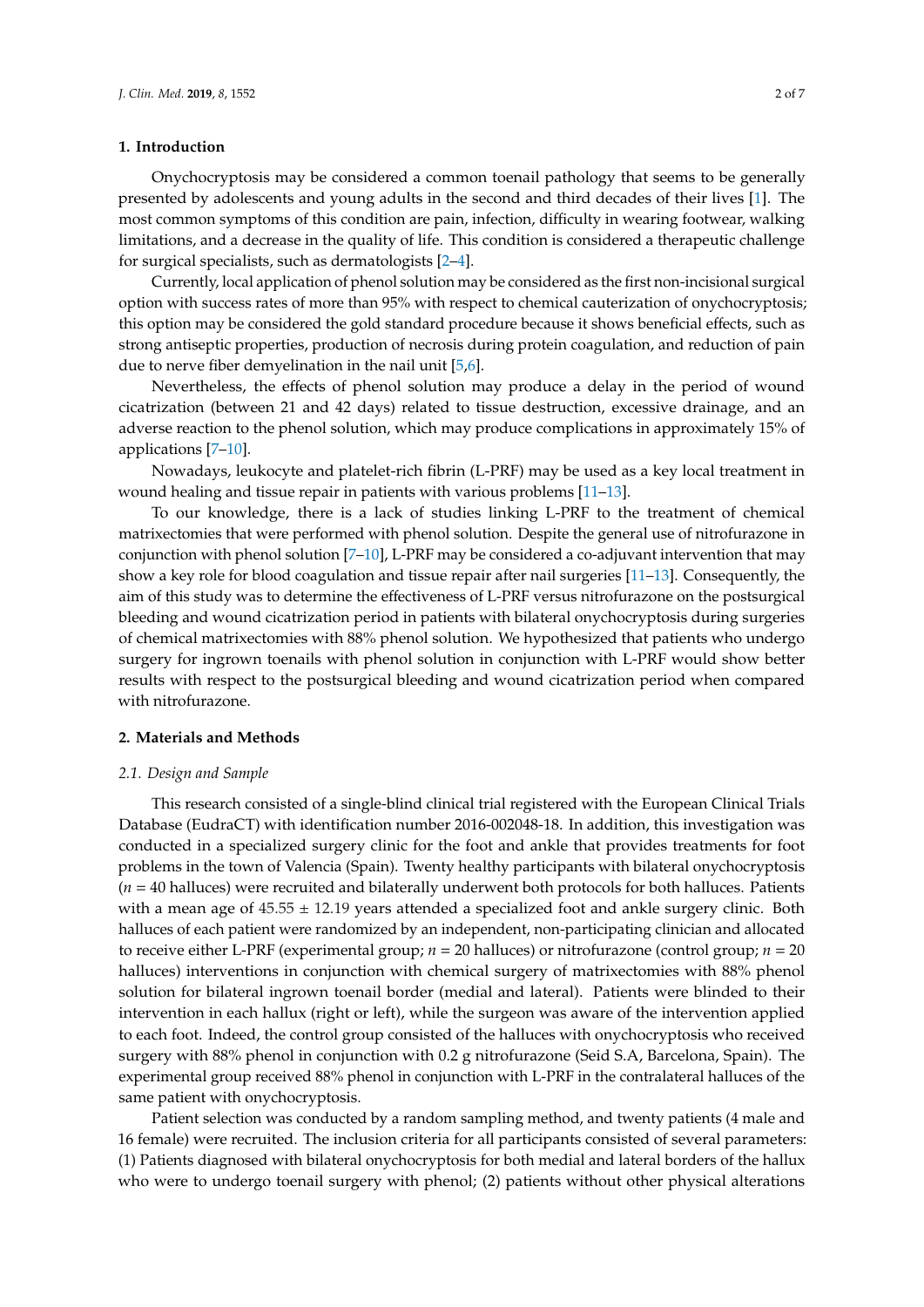neither medical record disorders; (3) over eighteen years old; and (4) patients who signed the informed consent form. The exclusion criteria consisted of several parameters: (1) Trauma and a history of toenail and foot alterations; (2) known sensitivity to phenol solution; (3) vascular problems; (4) rheumatic conditions and immunocompromised patients; (5) refusal to sign the informed consent form; and (6) limitations with respect to complying with the necessary recommendations for undergoing surgical investigation in ingrown nails.

## *2.2. Leukocyte and Platelet-Rich Fibrin (L-PRF)*

L-PRF was administered according to the procedure of Choukroun et al. [\[14\]](#page-6-1). This procedure required no anticoagulants or thrombin (or any other gelling agents). A table-top centrifuge (DH Material Médico, Barcelona, Spain) and a collection procedure kit (Vacutainer with citrate concentration of 0.129 mol/L (3.8%), DH Material Médico, Barcelona, Spain) were necessary. The protocol for obtaining L-PRF was very simple. A blood sample without anticoagulants was taken in two 5 mL glass tubes, which were then centrifuged at 3000 rpm (approximately 400× *g*) for 10 min. Absence of the anticoagulant implied quick activation of most of the blood sample platelets in contact with the walls of the glass tubes and release of the coagulation cascade. Fibrinogen was first concentrated in the top part of the tubes before transformation of circulating thrombin into fibrin was obtained. A fibrin clot was then obtained in the middle of the tube (L-PRF) between the red corpuscles at the bottom and acellular plasma at the top.

## *2.3. Procedure*

The socio-demographic baseline characteristics (sex, age, weight, height, and body mass index (BMI)) of patients were collected by the same physician who performed the chemical matrixectomy surgery with 88% phenol in a sterile manner according to the protocol of Becerro-de-Bengoa-Vallejo et al. [\[9\]](#page-5-8). After the surgery, the hallux was washed with a bristled sterile brush and dual-sided foam saturated with povidone iodine for approximately 5 min.

Next, the toenail was wiped clean with sterile gauze and disinfected with 10% povidone-iodine. Subsequently, 2 mL of 2% mepivacaine (without vasoconstrictor) as a local anesthetic was injected. Next, a digital tourniquet was laid at the base of the hallux of the foot. In addition, the nail plate spicule was retrieved at each border (medial and lateral) with a Kelly hemostat. Residual blood in the zone was cleaned with a sterile gauze and then three rounds were applied with a phenol solution for 1 min at each border of the toenail with the terminal side of the sterile gauze containing a mini osteotome in the border (medial and lateral) in each nail. After this, 15 mL of 70% alcohol was then applied in the nail as a suitable and effective means of diluting and removing any excess or residual phenol from the exposed area by its drag effect [\[15\]](#page-6-2).

Afterward, L-PRF or nitrofurazone were applied to each border (medial and lateral) of the nail. The digital tourniquet was then removed, and the hallux was wrapped with sterile gauze. All patients received similar analgesic medication prescribed for pain after this surgery. Finally, both treatments were repeated at 48 h and for the next five consecutive days. Afterwards, the treatment consisted of application of povidone iodine until cicatrization of the nail was complete [\[16\]](#page-6-3).

## *2.4. Outcome Measurements*

The primary outcome measurement was post-surgical bleeding, which was categorized as mild (the dressing did not show external spots; only the polypropylene of the dressing was in contact with the wound, and the gauze was in contact with the dressing), moderate (the dressing might have shown slight spots on the back or sides; the non-adherent dressing might have been completely stained and the gauze in contact with it may have been partially stained), or heavy bleeding (the external bandage could be completely or almost completely colored) [\[17\]](#page-6-4). The secondary outcome measurements were post-surgical pain intensity as assessed by the visual analogue scale (VAS, showing an intraclass correlation coefficient of 0.97) on the first, second, and third days after surgery [\[18\]](#page-6-5), post-surgical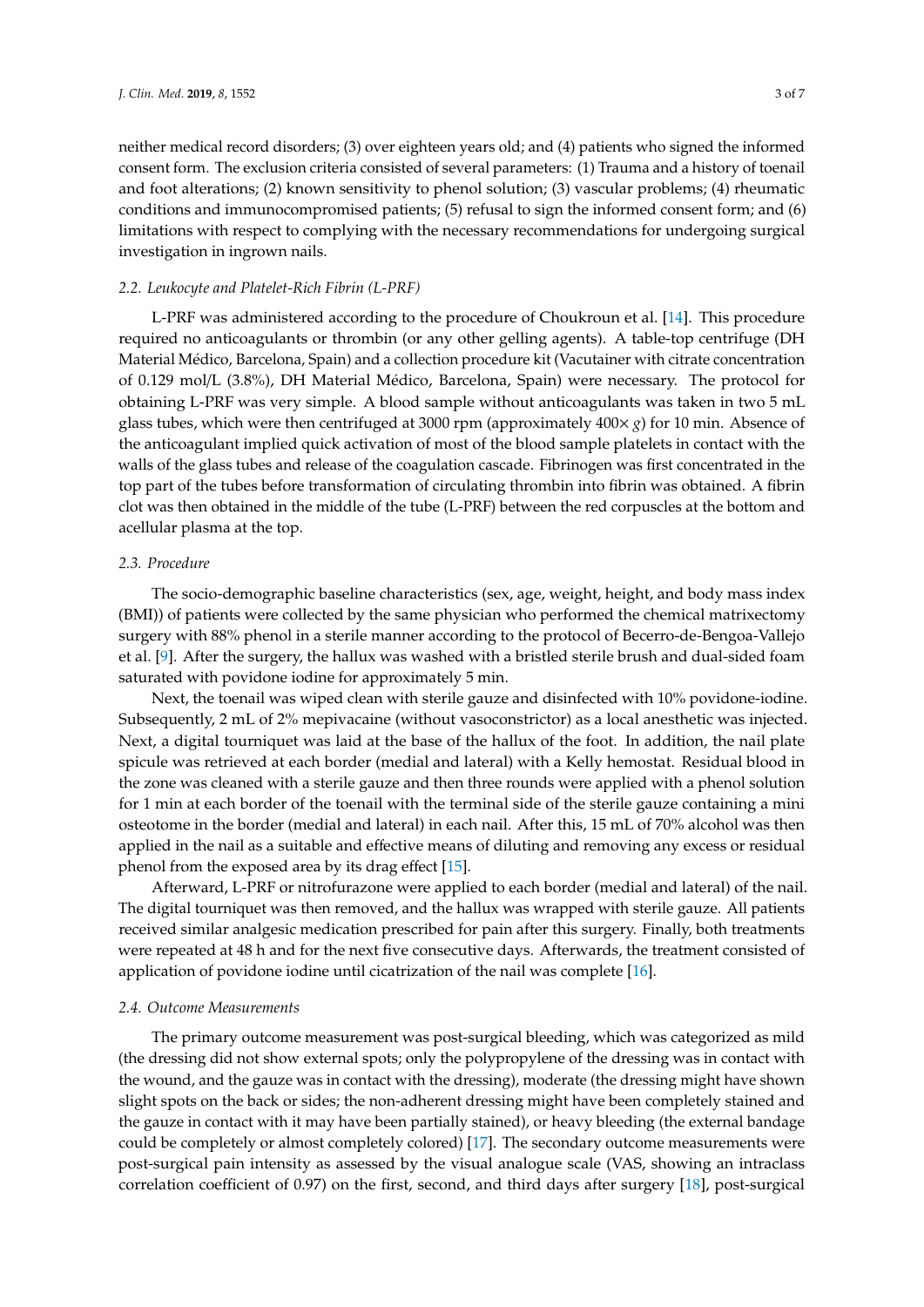inflammation as measured by the digital circumference in mm using a flexible ruler (Devon Industries 1-800, Inc., Devon, PA, USA) at the level of the proximal nail fold before and 48 h after surgery during the acute inflammatory phase of healing [\[16\]](#page-6-3), presence of infection, analgesic intake for post-surgical pain (measured as mg of paracetamol, Termalgin (Novartis Farmacéutica SA, Barcelona, Spain)), and post-surgical wound cicatrization measured as days of cicatrization of the post-surgical wound (days from the surgery to clinical recovery) [\[16,](#page-6-3)[17\]](#page-6-4).

#### *2.5. Sample Size Calculation*

The sample size calculation was performed with the ENE 3.0 software (GlaxoSmithKline, Universidad Autónoma de Barcelona, Barcelona, Spain) based on a prior study that investigated the post-surgical hemorrhage difference between partial matrixectomy by non-incisional methods (Suppan I) with post-surgical nitrofurazone or platelet gel treatment [\[17\]](#page-6-4). According to these authors, the percentage of bleeding at the final stage of this study was 93.9%. Considering a clinically important reduction of 50% for this percentage, a two-tailed test, an α error of 0.05, and a desired power of 80%  $(β = 20%)$ , a minimum sample size of 19 halluces per group, experimental and control, was considered.

#### *2.6. Ethical and Legal Considerations*

The research protocol was approved by the local Ethics and Committee of the San Carlos Clinic Hospital (Madrid, Spain) with identification number of CE 16/401-R and EudraCT record number of 2016-002048-18. All patients who signed the informed consent form were added to this research protocol. Additionally, the guidelines associated with the ethical standards for investigation and experimentation in human participants as reported in the Declaration of Helsinki at the 64th World Medical Assembly (Fortaleza, Brazil) and other international institutional organizations were maintained.

## *2.7. Statistical Analysis*

Categorical data were described as frequencies and percentages. The Shapiro Wilk's test was applied in order to determine the normal distribution of the study data. Quantitative data were described as mean, standard deviation (SD), and 95% confidence interval (CI; lower and upper limits) for parametric data in addition to median and interquartile range (IR) for non-parametric data. Quantitative data were compared by the parametric Student's *t*-test or non-parametric Mann–Whitney U test for independent samples in order to compare differences between both groups. IBM SPSS Statistic software (v19, SPSS Inc., Chicago, IL, USA) was used for data analyses, and statistically significant differences were set at *p* < 0.05 with a 95% CI.

#### **3. Results**

#### *3.1. Descriptive Data*

Both groups were homogeneous due to both halluces (right and left) used for comparison as control and experimental groups. Comparisons between male  $(n = 4)$  and female  $(n = 16)$  patients (Table [1\)](#page-4-0) showed statistically significant differences (*p* < 0.05) for height and weight but not for age or BMI ( $p > 0.05$ ).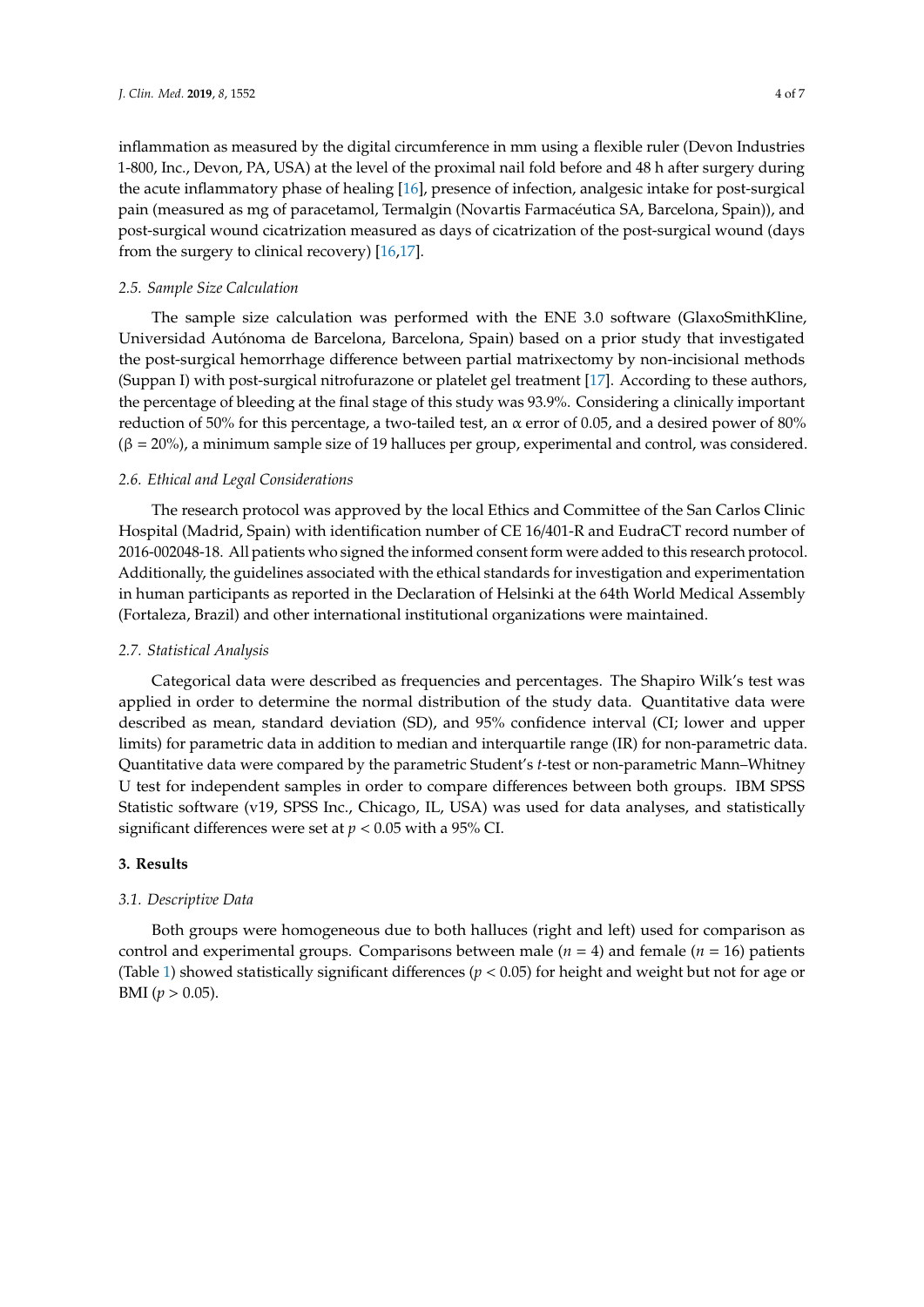<span id="page-4-0"></span>

| <b>Characteristics</b>    | Male $(n = 4)$<br>Mean $\pm$ SD (95% CI) | Female $(n = 16)$<br>Mean $\pm$ SD (95% CI) | Total $(n = 20)$<br>Mean $\pm$ SD (95% CI) | $p$ -Value $*$ |
|---------------------------|------------------------------------------|---------------------------------------------|--------------------------------------------|----------------|
| Age (years)               | $48.63 \pm 14.68$<br>$(38.45 - 58.79)$   | $44.78 \pm 11.63$<br>$(40.75 - 48.81)$      | $45.55 \pm 12.19$<br>$(41.77 - 49.33)$     | $0.432*$       |
| Weight (kg)               | $72.88 \pm 8.25$<br>$(67.16 - 78.59)$    | $63.66 \pm 7.81$<br>$(60.95 - 66.36)$       | $65.50 \pm 8.64$<br>$(62.82 - 68.18)$      | $0.005*$       |
| Height (m)                | $1.80 \pm 0.06$ (1.76–1.85)              | $1.63 \pm 0.06$ (1.60–1.66)                 | $1.66 \pm 0.10$ (1.63–1.69)                | $0.001**$      |
| BMI (kg/cm <sup>2</sup> ) | $22.41 \pm 2.18$<br>$(20.91 - 23.92)$    | $23.89 \pm 3.99$<br>$(22.50 - 25.27)$       | $23.59 \pm 3.72$<br>$(22.44 - 24.74)$      | $0.324*$       |

|  |  |  | Table 1. Socio-demographic characteristics of the study sample by sex distribution. |
|--|--|--|-------------------------------------------------------------------------------------|
|  |  |  |                                                                                     |

Abbreviations: BMI, body mass index; CI, confidence interval; SD, standard deviation. \* Mann–Whitney U test, \*\* Student *t* test for independent sample. Statistically significant differences were set at *p* < 0.05 with a 95% CI.

#### *3.2. Outcome Measurements*

Statistically significant differences (*p* < 0.001) were shown for a reduction in the post-surgical cicatrization period and a decrease in post-surgical bleeding for the experimental group with respect to the control group (Table [2\)](#page-4-1).

<span id="page-4-1"></span>

|                                                                        | Control Group $(n = 20)$                             | Experimental Group ( $n = 20$ )                    |             |  |
|------------------------------------------------------------------------|------------------------------------------------------|----------------------------------------------------|-------------|--|
| <b>Outcome Measurements</b>                                            | Mean $\pm$ SD (95% CI)<br>Median (IR)                | Mean $\pm$ SD (95% CI)<br>Median (IR)              | $p$ -Value  |  |
| Cicatrization period of the<br>post-surgical wound (days)              | $22.10 \pm 2.69$ (20.92–23.28)<br>21(2)              | $14.53 \pm 1.66$ (13.62–15.08)<br>14(2)            | $< 0.001$ * |  |
| Post-surgical bleeding (Mild $= 0$ ;<br>moderate = $1$ ; heavy = $2$ ) | $1.25 \pm 0.55$ (1.01-1.49)<br>1.00(1)               | $0.15 \pm 0.37 (-0.01 - 0.31)$<br>0.00(0)          | $< 0.001$ * |  |
| Post-surgical inflammation (mm;<br>digital circumference)              | $85.00 \pm 3.81 (83.33 - 86.67)$<br>84.50 (3.5)      | $84.20 \pm 5.54 \ (81.77 - 86.62)$<br>84.50 (3.25) | $0.925*$    |  |
| Post-surgical pain at 1st day (VAS)                                    | $3.30 \pm 2.66$ (2.14–4.46)<br>3.00(4.25)            | $3.30 \pm 2.54$ (2.19-4.41)<br>3.00(2.5)           | $1.000*$    |  |
| Post-surgical pain at 2nd day (VAS)                                    | $1.65 \pm 1.84 \ (0.84 - 2.46)$<br>1.00(3.25)        | $1.45 \pm 1.82$ (0.65–2.25)<br>0.50(2.25)          | $0.758*$    |  |
| Post-surgical pain at 3rd day (VAS)                                    | $0.60 \pm 1.23$ (0.06–1.14)<br>0.00(1)               | $1.05 \pm 1.90$ (0.22–1.88)<br>0.00(1.25)          | $0.678*$    |  |
| Post-surgical analgesic intake (mg)                                    | $725 \pm 1057.24$<br>$(261.65 - 1188.34)$<br>0(1000) | $325 \pm 591.05 (65.96 - 584.03)$<br>0(500)        | $0.147*$    |  |

**Table 2.** Comparisons for outcome measurements between both treatment groups.

Abbreviations: CI, confidence interval; IR, interquartile range; SD, standard deviation; VAS, visual analogue scale. \* Mann–Whitney U test. Statistically significant differences were set at *p* < 0.05 with a 95% CI.

## **4. Discussion**

The effectiveness of L-PRF was compared with nitrofurazone for the treatment of chemical matrixectomies with 88% phenol solution. Previous investigations by Córdoba-Fernández et al. reported that application of platelet-rich plasma in onychocryptosis contributed to the improvement in acute inflammation, but a reduction in postoperative pain was not achieved [\[16](#page-6-3)[,17\]](#page-6-4).

The findings of our novel study may be considered as the first results showing that the use of L-PRF treatment for the chemical matrixectomies with 88% phenol solution improved the cicatrization period and also reduced nail bleeding during the post-surgical period compared with nitrofurazone. In addition, all patients showed higher satisfaction with L-PRF treatment for their ingrown toenails suggesting that L-PRF may be used as a first-line treatment in these patients.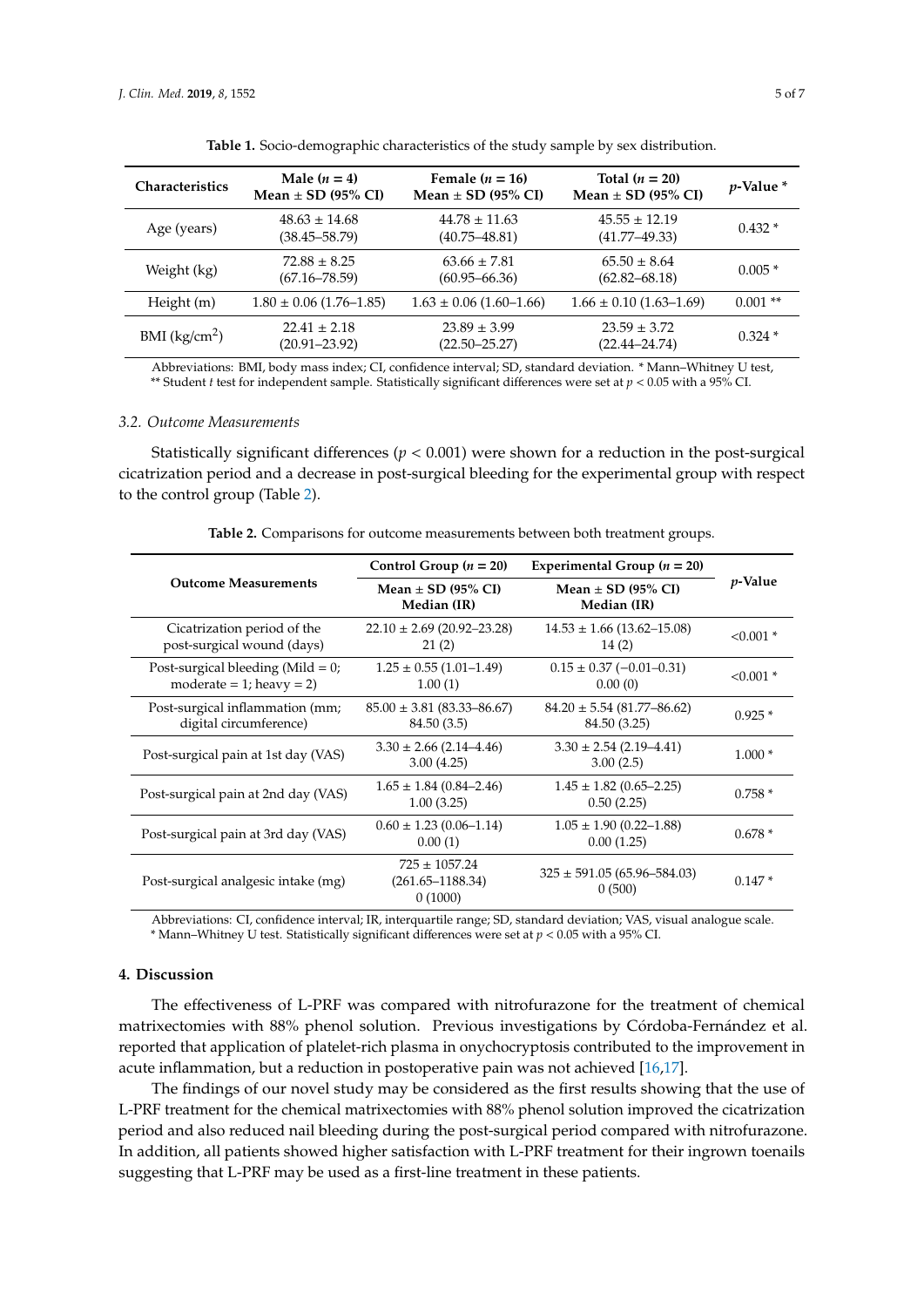Besides, these findings were in line with finding from a study by Munoz et al. in which an improvement in the periodontal post-surgical period showing decreased pain, minor inflammation, and infection with the use of L-PRF in these patients was demonstrated [\[19\]](#page-6-6).

Nevertheless, our research presented some limitations that should be acknowledged. First, new investigations should compare L-PRF and phenol solution in a double-blind controlled clinical trial using a placebo intervention. A larger and more diverse sample size (patients from other countries) would improve the strength of this investigation. Second, despite 70% alcohol was applied [\[15\]](#page-6-2), it is not a phenol neutralizer and could be removed from this procedure and replaced by sterile saline solution [\[20\]](#page-6-7). Finally, this highlights the need for further research with the use of L-PRF to treat nail surgery in addition to foot and ankle problems.

## **5. Conclusions**

L-PRF versus nitrofurazone interventions in conjunction with chemical matrixectomies with 88% phenol solution was shown to reduce the wound cicatrization period and bleeding after nail surgery. Thus, L-PRF may be considered as a first-line co-adjuvant intervention for patients who suffer from nail problems, such as onychocryptosis that require surgical intervention.

**Author Contributions:** Conceptualization, X.G.-C., R.B.-d.-B.-V., C.C.-L., M.E.L.-I., P.P.-L. and D.L.-L.; data curation, X.G.-C. and R.B.-d.-B.-V.; formal analysis, R.B.-d.-B.-V., C.C.-L., M.E.L.-I. and D.L-.L.; investigation, X.G.-C.; methodology, X.G.-C., R.C.d.B.V., C.C.-L., P.P.-L., E.N.-F. and D.L.-L.; supervision, R.B.-d.-B.-V. and M.E.L.-I.; writing—original draft, X.G.-C., R.B.-d.-B.-V., C.C.-L., M.E.L.-I., P.P.-L., E.N.-F. and D.L.-L.; writing—review and editing, X.G.-C., R.B.-d.-B.-V., C.C.-L., M.E.L.-I., P.P.-L., E.N.-F. and D.L.-L.

**Conflicts of Interest:** The authors declare no conflict of interest.

## **References**

- <span id="page-5-0"></span>1. Khunger, N.; Kandhari, R. Ingrown toenails. *Indian J. Dermatol. Venereol. Leprol.* **2012**, *78*, 279–289. [\[CrossRef\]](http://dx.doi.org/10.4103/0378-6323.95442) [\[PubMed\]](http://www.ncbi.nlm.nih.gov/pubmed/22565427)
- <span id="page-5-1"></span>2. Borges, A.P.P.; Pelafsky, V.P.C.; Miot, L.D.B.; Miot, H.A. Quality of Life With Ingrown Toenails. *Dermatol. Surg.* **2017**, *43*, 751–753. [\[CrossRef\]](http://dx.doi.org/10.1097/DSS.0000000000000954) [\[PubMed\]](http://www.ncbi.nlm.nih.gov/pubmed/28291066)
- 3. Becerro de Bengoa Vallejo, R.; López López, D.; Palomo López, P.; Soriano Medrano, A.; Morales Ponce, Á.; Losa Iglesias, M.E. Quality of life improvement in aged patients after toenail surgery. *Z. Gerontol. Geriatr.* **2019**. [\[CrossRef\]](http://dx.doi.org/10.1007/s00391-019-01504-8) [\[PubMed\]](http://www.ncbi.nlm.nih.gov/pubmed/30710168)
- <span id="page-5-2"></span>4. Haneke, E. Controversies in the treatment of ingrown nails. *Dermatol. Res. Pract.* **2012**, *2012*, 783924. [\[CrossRef\]](http://dx.doi.org/10.1155/2012/783924) [\[PubMed\]](http://www.ncbi.nlm.nih.gov/pubmed/22675345)
- <span id="page-5-3"></span>5. Rounding, C.; Bloomfield, S. Surgical treatments for ingrowing toenails. In *Cochrane Database of Systematic Reviews*; John Wiley & Sons, Ltd.: Chichester, UK, 2003; CD001541.
- <span id="page-5-4"></span>6. Baran, R.; Haneke, E. Matricectomy and nail ablation. *Hand Clin.* **2002**, *18*, 693–696. [\[CrossRef\]](http://dx.doi.org/10.1016/S0749-0712(02)00038-0)
- <span id="page-5-5"></span>7. Becerro de Bengoa Vallejo, R.; Losa Iglesias, M.; Alou Cervera, L.; Sevillano Fernández, D.; Prieto Prieto, J. Total nail ablation for onychodystrophy with optimized gauze-phenol application. *J. Eur. Acad. Dermatol. Venereol.* **2010**, *24*, 936–942. [\[CrossRef\]](http://dx.doi.org/10.1111/j.1468-3083.2010.03569.x)
- 8. Iglesias, M.E.L.; De bengoa vallejo, R. Topical Phenol as a Conservative Treatment for Periungual Pyogenic Granuloma. *Dermatol. Surg.* **2010**, *36*, 675–678. [\[CrossRef\]](http://dx.doi.org/10.1111/j.1524-4725.2010.01528.x)
- <span id="page-5-8"></span>9. Becerro de Bengoa Vallejo, R.; Losa Iglesias, M.E.; Sanchez Gomez, R.; Jules, K.T. Gauze application of phenol for matrixectomy. *J. Am. Podiatr. Med. Assoc.* **2008**, *98*, 418–421. [\[CrossRef\]](http://dx.doi.org/10.7547/0980418)
- <span id="page-5-6"></span>10. Becerro de Bengoa Vallejo, R.; Losa Iglesias, M.E.; Viejo Tirado, F.; Serrano Pardo, R. Cauterization of the germinal nail matrix using phenol applications of differing durations: A histologic study. *J. Am. Acad. Dermatol.* **2012**, *67*, 706–711. [\[CrossRef\]](http://dx.doi.org/10.1016/j.jaad.2012.05.002) [\[PubMed\]](http://www.ncbi.nlm.nih.gov/pubmed/22657155)
- <span id="page-5-7"></span>11. Jia, X.; Peters, P.G.; Schon, L. The Use of Platelet-Rich Plasma in the Management of Foot and Ankle Conditions. *Oper. Tech. Sports Med.* **2011**, *19*, 177–184. [\[CrossRef\]](http://dx.doi.org/10.1053/j.otsm.2011.04.003)
- 12. Vannini, F.; Di Matteo, B.; Filardo, G.; Kon, E.; Marcacci, M.; Giannini, S. Platelet-rich plasma for foot and ankle pathologies: A systematic review. *Foot Ankle Surg.* **2014**, *20*, 2–9. [\[CrossRef\]](http://dx.doi.org/10.1016/j.fas.2013.08.001) [\[PubMed\]](http://www.ncbi.nlm.nih.gov/pubmed/24480491)